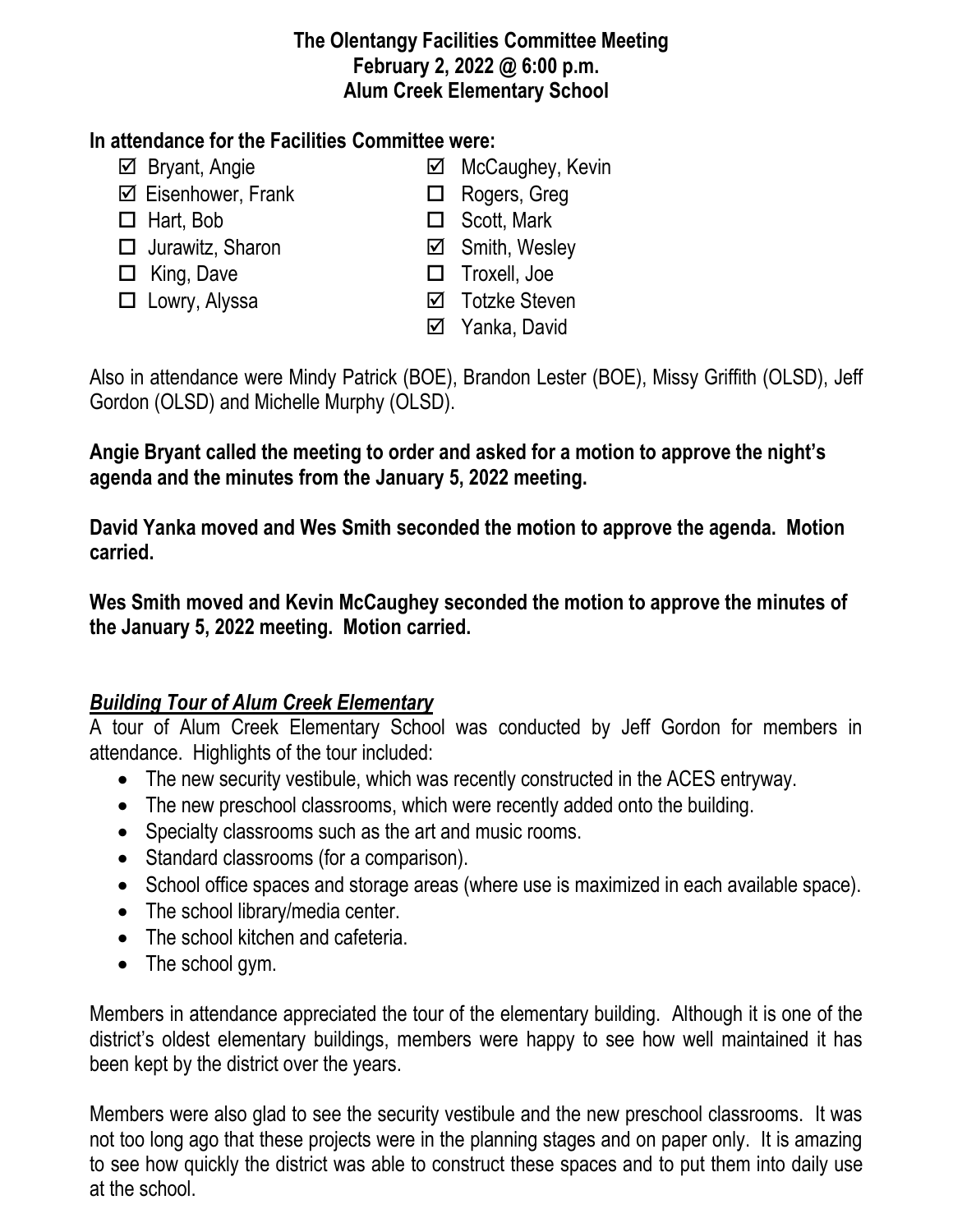#### *New Facility Planning*

Mr. Gordon shared that progress on the district's Middle School #6 project is still going well.

## *Design Build Project*

Mr. Gordon shared that the district is in need of additional office and warehouse space. Office space would be used for the district's technology staff and select members of the custodial staff. Warehouse space would be shared by the district's technology, maintenance, and custodial teams. This would allow the district to centralize and to better manage its equipment and supply needs.

As a result, the Business Office has been researching commercial real estate (for sale and for lease) in the Lewis Center and Powell area. The district is in need of a facility that is 12,000 to 14,000 square feet in size. The facility needs to be a combination of office and warehouse space. Unfortunately, there is little real estate available in the area that meets our criteria at this time. The district did recently look at an available building on Green Meadows. The facility was smaller than advertised. As a result, it will not easily meet the district's needs.

Due to the limited availability of commercial space in the area, the district may need to look into building a warehouse/office facility on land that the district already owns. In anticipation of this need, the district recently conducted an RFQ process for a Design Builder-of-Record. The district received multiple submissions from vendors interested in becoming the Design Builder-of Record for the district. After review of the submissions received, Dublin Building Systems was named the district's Design Builder-of-Record for this process at the 1/27/22 Board of Education Meeting.

At this time, the district plans to collect additional cost and planning information for this project. Additional research will also be conducted for commercial facilities that may become available in the area. The Facilities Committee will be asked to review this information in the upcoming months. Should the decision to build a new facility be made, Dublin Building Systems would be asked to assist the district with this process in accordance with the RFQ process.

## *Influencers Update*

Jeff Gordon shared that both Pulte and Schottenstein are proceeding with the development of retail and residential projects along the Shanahan Road area. Evans Farms is also opening an additional development phase in the Shanahan area. Such projects will likely continue to impact the district's student enrollment numbers.

To alleviate some of the congestion along specific points on Shanahan Road, the district is looking into changing the entry and exit point into Shanahan Middle School to ease some of the volume and to improve the safety of vehicles entering and exiting the facility.

## *General Business*

Members discussed touring one of the district's middle school facilities next. Orange Middle School was selected as the next site for a building tour. The tour is tentatively scheduled for the April 2022 meeting. Details will be finalized at another date.